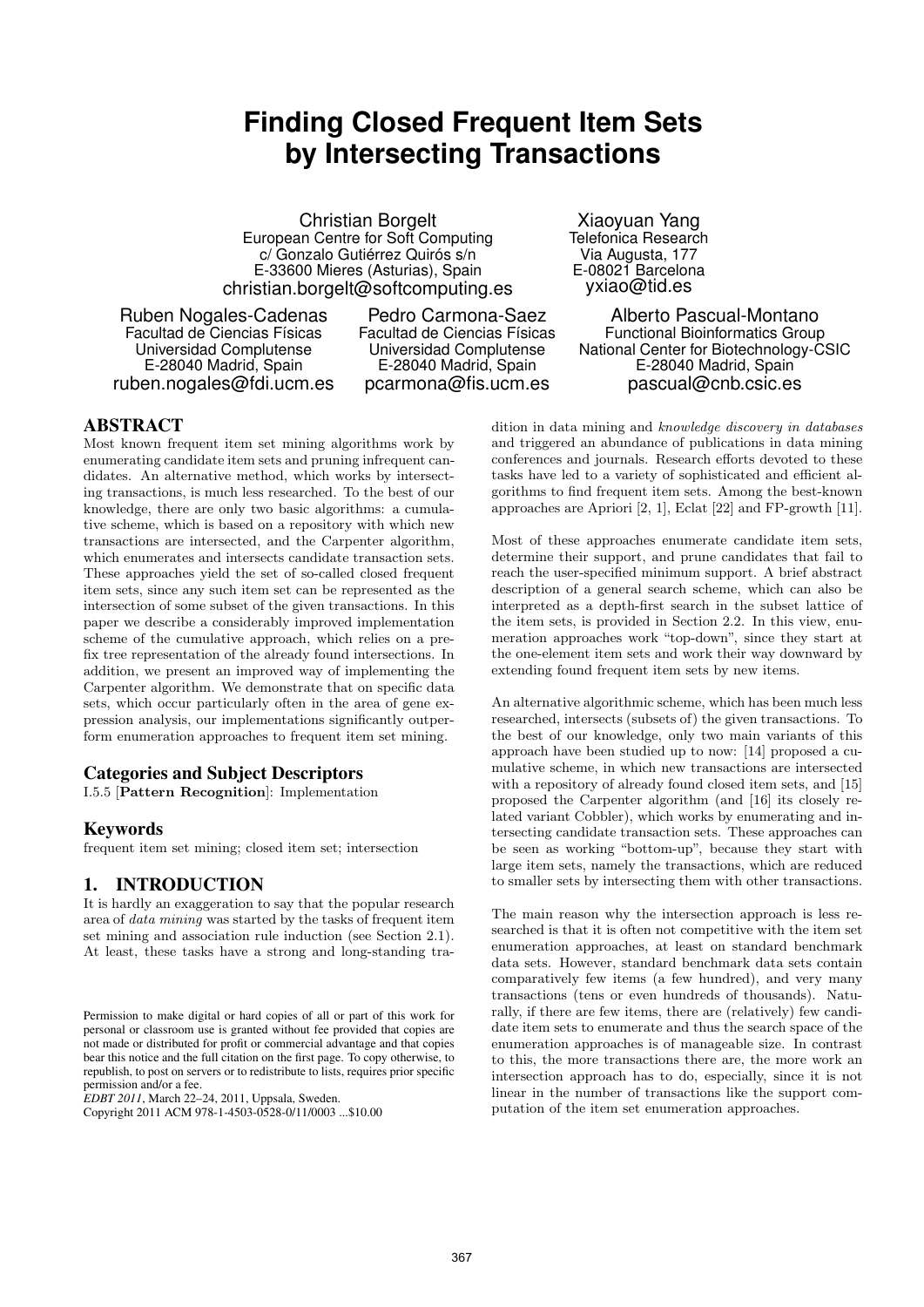However, not all data sets, to which frequent item set mining and association rule induction can profitably be applied, have this structure. As we discuss in Section 4, in gene expression analysis one often meets data sets with very many items (several thousand to tens of thousands), but fairly few transactions (several dozens to hundreds). On these data sets item set enumeration approaches are likely to struggle, because of the huge search space, while the intersection methods can be fast, because there are only few transactions to intersect. Indeed, as we demonstrate on such data, our implementations of the intersection methods can significantly outperform the item set enumeration approaches.

The rest of this paper is structured as follows: in Section 2 we review the basics of frequent item set mining, provide a brief, abstract description of the item set enumeration approach, and define the important concept of a closed (frequent) item set. We exploit an alternative characterization of closed item sets to establish the intersection approach, and review the Galois connection by which it can be formally justified. In Section 3 we discuss our improvements of the Carpenter algorithm as well as the basic cumulative / repository-based algorithm and our prefix tree implementation of it. Section 4 describes the application area of gene expression analysis, the data sets we used in our experiments, and the results we obtained on them. Finally, in Section 6, we draw conclusions from our discussion.

## 2. FREQUENT ITEM SET MINING

Frequent item set mining is a data analysis method that was originally developed for market basket analysis and that aims at finding regularities in the shopping behavior of the customers of supermarkets, mail-order companies and online shops. In particular, it tries to identify sets of products that are frequently bought together. Once identified, such sets of associated products may be used to optimize the organization of the offered products on the shelves of a supermarket or the pages of a mail-order catalog or web shop, or can give hints which products may conveniently be bundled or may be suggested to a new customer.

## 2.1 Basic Notions and Notation

Formally, the task of frequent item set mining can be described as follows: we are given a set  $B$  of *items*, called the item base, and a database T of transactions. Each item represents a product, and the item base represents the set of all products offered by a store. The term item set refers to any subset of the item base B. Each transaction is an item set and represents a set of products that has been bought by an actual customer. Since two or even more customers may have bought the exact same set of products, the total of all transactions must be represented as a vector, a bag or a multiset, since in a simple set each transaction could occur at most once. (Alternatively, each transaction may be enhanced by a unique transaction identifier, and these enhanced transactions may then be combined in a simple set.) Note that the item base  $B$  is often not given explicitly, but implicitly as the union of all transactions.

Let  $T = (t_1, \ldots, t_n)$  be a transaction database over an item base B. The cover  $K_T(I)$  of an item set  $I \subseteq B$  w.r.t. this database is set of indices of transactions that contain it, that is,  $K_T(I) = \{k \in \{1, ..., n\} \mid I \subseteq t_k\}$ . The sup-

port  $s_T(I)$  of an item set  $I \subseteq B$  is the size of its cover:  $s_T(I) = |K_T(I)|$ , that is, the number of transactions in the database T it is contained in. Given a user-specified minimum support  $s_{\min} \in \mathbb{N}$ , an item set I is called frequent in T iff  $s_T(I) \geq s_{\min}$ . The goal of frequent item set mining is to identify all item sets  $I \subseteq B$  that are frequent in a given transaction database  $T$ . Note that the task of frequent item set mining may also be defined with a relative minimum support (fraction or percentage of the transactions in  $T$ ). This alternative definition is obviously equivalent.

#### 2.2 Item Set Enumeration Algorithms

A standard approach to find all frequent item sets w.r.t. a given database  $T$  and support threshold  $s_{\min}$ , which is adopted by basically all frequent item set mining algorithms (except those of the Apriori family), is a depth-first search in the subset lattice of the item base B. This approach can be interpreted as a simple divide-and-conquer scheme. For some chosen item  $i$ , the problem to find all frequent item sets is split into two subproblems: (1) find all frequent item sets containing the item  $i$  and  $(2)$  find all frequent item sets not containing the item i. Each subproblem is then further divided based on another item  $j$ : find all frequent item sets containing  $(1.1)$  both items i and j,  $(1.2)$  item i, but not j,  $(2.1)$  item j, but not i,  $(2.2)$  neither item i nor j, and so on.

All subproblems that occur in this divide-and-conquer recursion can be defined by a conditional transaction database and a prefix. The prefix is a set of items that has to be added to all frequent item sets that are discovered in the conditional database. Formally, all subproblems are tuples  $S = (C, P)$ , where C is a conditional transaction database and  $P \subseteq B$  is a prefix. The initial problem, with which the recursion is started, is  $S = (T, \emptyset)$ , where T is the transaction database to mine and the prefix is empty.

A subproblem  $S_0 = (C_0, P_0)$  is processed as follows: Choose an item  $i \in B_0$ , where  $B_0$  is the set of items occurring in  $C_0$ . This choice is, in principle, arbitrary, but usually follows some predefined order of the items. If  $s_{C_0}(i) \geq s_{\min}$ , then report the item set  $P_0 \cup \{i\}$  as frequent with the support  $s_{C_0}(i)$ , and form the subproblem  $S_1 = (C_1, P_1)$  with  $P_1 = P_0 \cup \{i\}.$  The conditional transaction database  $C_1$ comprises all transactions in  $C_0$  that contain the item i, but with the item  $i$  removed. This also implies that transactions that contain no other item than  $i$  are entirely removed: no empty transactions are ever kept. If  $C_1$  contains at least  $s_{\min}$  transactions, process  $S_1$  recursively. In any case (that is, regardless of whether  $s_{C_0}(i) \geq s_{\min}$  or not), form the subproblem  $S_2 = (C_2, P_2)$ , where  $P_2 = P_0$  and the conditional transaction database  $C_2$  comprises all transactions in  $C_0$  (regardless of whether they contain the item i or not), but again with the item i removed. If  $C_2$  contains at least  $s_{\text{min}}$  transactions, process  $S_2$  recursively.

Eclat, FP-growth, and several other frequent item set mining algorithms (see [7, 8]) rely on this basic scheme, but differ in how they represent the conditional databases. The main approaches are horizontal and vertical representations. In a horizontal representation, the database is stored as a list (or array) of transactions, each of which is a list (or array) of the items contained in it. In a vertical representation, a database is represented by first referring with a list (or array) to the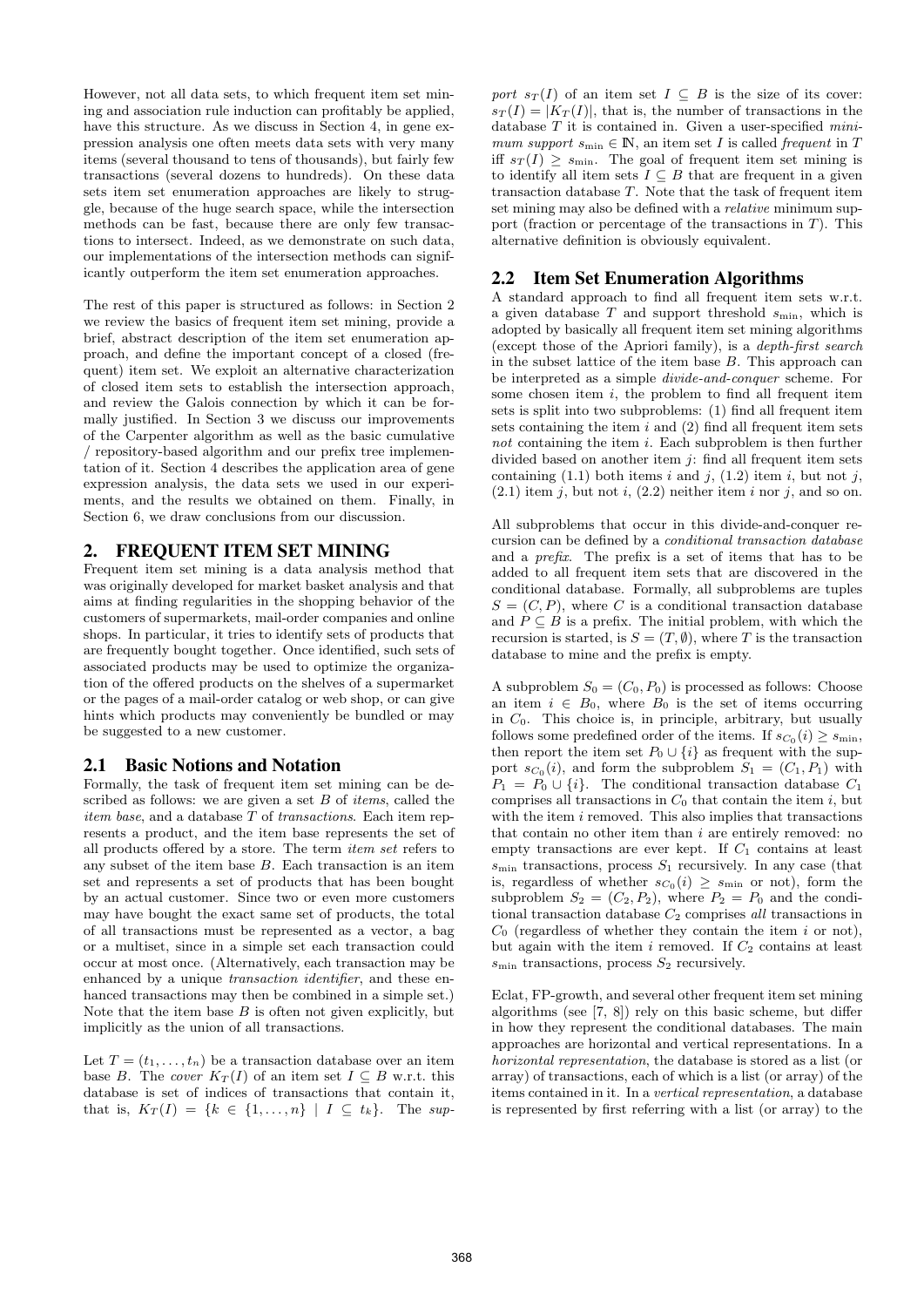different items. For each item a list (or array) of identifiers is stored, which indicate the transactions that contain the item. However, this distinction is not pure, since there are many algorithms that use a combination of the two forms of representing a database. For example, while Eclat [22] uses a purely vertical representation and SaM (Split and Merge) [3] uses a purely horizontal representation, FP-growth [11] combines in its FP-tree structure a (compressed) horizontal representation (prefix tree of transactions) and a vertical representation (links between tree branches).

The basic recursive processing scheme described above can easily be improved with so-called perfect extension pruning, which relies on the following simple idea: given an item set I, an item  $i \notin I$  is called a perfect extension of I, iff I and  $I \cup \{i\}$  have the same support, that is, if i is contained in all transactions containing  $\overline{I}$ . Perfect extensions have the following properties: (1) if the item  $i$  is a perfect extension of an item set  $I$ , then it is also a perfect extension of any item set  $J \supseteq I$  as long as  $i \notin J$  and (2) if I is a frequent item set and  $K$  is the set of all perfect extensions of  $I$ , then all sets  $I \cup J$  with  $J \in 2^K$  (where  $2^K$  denotes the power set of  $K$ ) are also frequent and have the same support as  $I$ .

These properties can be exploited by collecting in the recursion not only prefix items, but also, in a third element of a subproblem description, perfect extension items. Once identified, perfect extension items are no longer processed in the recursion, but are only used to generate all supersets of the prefix that have the same support. Depending on the data set, this can lead to a considerable speed-up. It should be clear that this optimization can, in principle, be applied in all frequent item set mining algorithms that work according to the described divide-and-conquer scheme.

## 2.3 Types of Frequent Item Sets

One of the first observations one makes when mining frequent item sets is that the output is often huge—it may even exceed the size of the transaction database to mine. As a consequence, there are several approaches that try to reduce the output, if possible without any loss of information. The most basic of these approaches is to restrict the output to so-called closed or maximal frequent item sets. A frequent item set is called closed if there does not exist a superset that has the same support, or formally:

$$
I \subseteq B \text{ is closed} \Leftrightarrow s_T(I) \ge s_{\min} \wedge
$$
  

$$
\forall i \in B - I : s_T(I \cup \{i\}) < s_T(I).
$$

A frequent item set is called maximal if there does not exist any superset that is frequent, or formally:

$$
I \subseteq B \text{ is maximal} \Leftrightarrow s_T(I) \ge s_{\min} \land
$$
  

$$
\forall i \in B - I : s_T(I \cup \{i\}) < s_{\min}.
$$

Restricting the output of a frequent item set mining algorithm to only the closed or even only the maximal frequent item sets can sometimes reduce it by orders of magnitude. However, little information is lost: From the set of all maximal frequent item sets the set of all frequent item sets can be reconstructed, since any frequent item set has at least one maximal superset. Therefore the union of all subsets of maximal item sets is the set of all frequent item sets.

Closed frequent item sets even preserve knowledge of the support values. The reason is that each frequent item set has a uniquely determined closed superset with the same support. Hence the support of a frequent item set that is not closed can be computed as the maximum of the support values of all closed frequent item sets that contain it (the maximum has to be used, because no superset can have a greater support—the so-called apriori property). As a consequence, closed frequent item sets are the most popular form of compressing the result of frequent item set mining.

Note that closed item sets are closely related to perfect extensions: an item set is closed if it does not have a perfect extension. However, using perfect extension pruning does not mean that the output is restricted to closed item sets, because in the search not all possible extension items are considered (conditional databases do not contain all items).

## 2.4 Characterizing Closed Item Sets

In the preceding section we characterized closed frequent item sets based on their support and the support of their supersets. With the help of the notion of the *cover*  $K_T(I)$ of an item set  $I$  (as defined above) we can define

$$
I \subseteq B \text{ is closed} \quad \Leftrightarrow \quad |K_T(I)| \ge s_{\min} \ \land \ I = \bigcap_{k \in K_T(I)} t_k.
$$

That is, an item set is closed if it is equal to the intersection of all transactions that contain it. This definition is obviously equivalent to the one given in Section 2.3: if an item set is a proper subset of the intersection of the transactions it is contained in, there exists a superset (especially the intersection of the transactions itself) that has the same cover and thus the same support. If, however, an item set is equal to the intersection of the transactions containing it, adding any item will remove at least one transaction from its cover and will thus reduce the item set support.

This characterization allows us to find closed item sets by forming, for a minimum support  $s_{\min}$ , all intersections of k transactions,  $k \in \{s_{\min}, \ldots, n\}$  and removing duplicates. Although implementing this procedure directly is prohibitively costly, it provides the basis for intersection approaches.

# 2.5 Galois Connection

Intersection approaches to find closed frequent item sets can nicely be justified in a formal way by analyzing the Galois connection between the set of all possible item sets  $2^B$  (the power set of the item base  $B$ ) and the set of all possible sets of transaction indices  $2^{\{1,\ldots,n\}}$  (where *n* is the number of transactions), as it was emphasized and explored in detail in [17]. Consider the two functions

$$
f: 2^B \rightarrow 2^{\{1,\ldots,n\}}, \quad I \mapsto K_T(I)
$$
 and  
\n $g: 2^{\{1,\ldots,n\}} \rightarrow 2^B, \quad K \mapsto \bigcap_{k \in K} t_k.$ 

It is easy to show [17] that this function pair is a Galois connection of  $2^B$  and  $2^{\{1,\ldots,n\}}$ . As a consequence, the compound function  $f \circ g : 2^B \to 2^B$ ,  $I \mapsto \bigcap_{k \in K_T(I)} t_k$  is a closure operator. The closed frequent item sets are then simply the frequent item sets that are closed w.r.t. this closure operator.

More interesting, however, is the fact that with  $f$  and  $g$ being a Galois connection, the other compound function,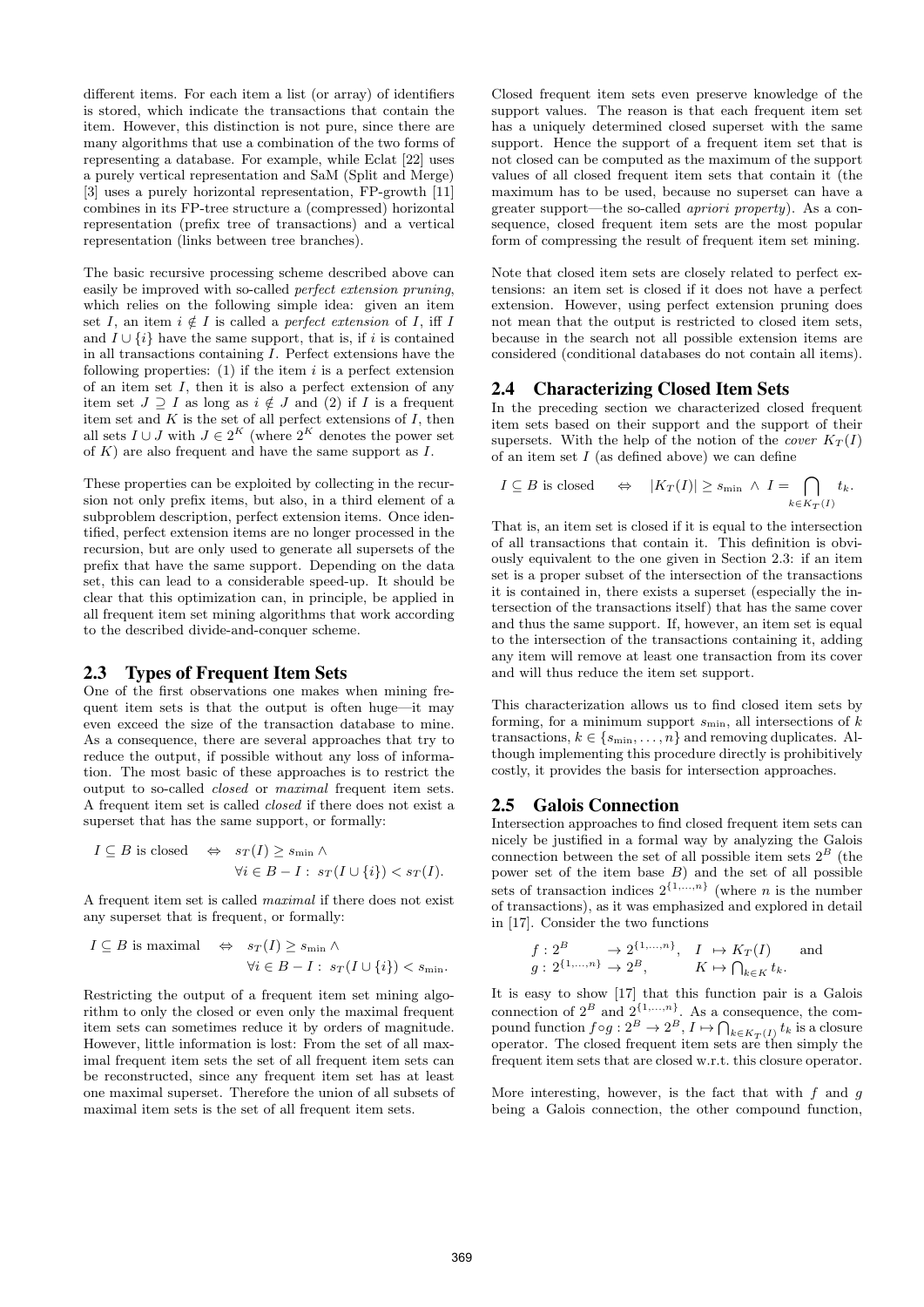namely  $g \circ f : 2^{\{1,...,n\}} \to 2^{\{1,...,n\}}$ ,  $K \mapsto K_T(\bigcap_{k \in K} t_k) =$  $\{j \mid \bigcap_{k \in K} t_k \subseteq t_j\}$  is also a closure operator. Thus, if both sets (that is,  $2^B$  and  $2^{\{1,\ldots,n\}}$ ) are restricted to the closed elements w.r.t. the two closure operators, we arrive at a bijective mapping. That is, if  $X = \{I \subseteq B \mid (f \circ g)(I) = I\}$ and  $Y = \{K \subseteq \{1, ..., n\} \mid (g \circ f)(K) = K\}$ , then  $f|_X$  is a bijection from  $X$  to  $Y$ . As a consequence, we can find the closed frequent item sets by finding the closed sets of transaction indices that have at least the size  $s_{\min}$ .

## 3. INTERSECTING TRANSACTIONS

We discuss two ways of implementing the intersection approach: enumerating transaction sets as it is done in the Carpenter algorithm [15] and a cumulative scheme [14]. For both schemes we present improved implementations.

#### 3.1 Enumerating Transaction Sets

The Carpenter algorithm [15] implements the intersection approach by enumerating sets of transactions (or, equivalently, sets of transaction indices) and intersecting them. This is done with basically the same divide-and-conquer scheme as for the item set enumeration approaches, only that it is applied to transactions (that is, items and transactions exchange their meaning, cf. [17]). Technically, the task to enumerate all transaction index sets is split into two sub-tasks: (1) enumerate all transaction index sets that contain the index 1 and (2) enumerate all transaction index sets that do not contain the index 1. These sub-tasks are then further divided w.r.t. the transaction index 2: enumerate all transaction index sets containing (1.1) both indices 1 and 2,  $(1.2)$  index 1, but not index 2,  $(2.1)$  index 2, but not index 1, (2.2) neither index 1 nor index 2, and so on.

Formally, all subproblems occurring in the recursion can be described by triples  $S = (I, K, \ell)$ .  $K \subseteq \{1, \ldots, n\}$  is a set of transaction indices,  $I = \bigcap_{k \in K} t_k$ , that is, I is the item set that results from intersecting the transactions referred to by  $K$ , and  $\ell$  is a transaction index, namely the index of the next transaction to consider. The initial problem, with which the recursion is started, is  $S = (B, \emptyset, 1)$ , where B is the item base and no transactions have been intersected yet.

A subproblem  $S_0 = (I_0, K_0, \ell_0)$  is processed as follows: form the intersection  $I_1 = I_0 \cap t_{\ell_0}$ . If  $I_1 = \emptyset$ , do nothing (return from recursion). If  $|K_0| + 1 \geq s_{\min}$ , and there is no transaction  $t_j$  with  $j \in \{1, \ldots, n\} - K_0$  such that  $I_1 \subseteq t_j$ , report  $I_1$  with support  $s_T(I_1) = |K_0| + 1$ . If  $\ell_0 < n$ , then form the subproblems  $S_1 = (I_1, K_1, \ell_1)$  with  $K_1 = K_0 \cup {\ell_0}$  and  $\ell_1 = \ell_0 + 1$  and  $S_2 = (I_2, K_2, \ell_2)$  with  $I_2 = I_0, K_2 = K_0$  and  $\ell_2 = \ell_0 + 1$  and process them recursively.

#### *3.1.1 List-based Implementation*

From an implementation point of view the core issues of the Carpenter algorithm consist in quickly finding the intersection of the current item set with the next transaction, and to be able to test quickly whether there is a transaction (other than those that have been intersected) that contains the current item set. For the former, the implementation described in [15] uses a vertical transaction database representation. That is, for each item an array is created that lists the indices of those transactions that contain the item. A collection of these arrays is used to represent the cur-

rent item set I. The intersection is carried out by collecting all arrays that contain the next transaction index  $\ell_0$ . In a programming language that supports pointer arithmetic (like C) this can be done very efficiently by keeping track of the next unprocessed transaction index for each item.

The check whether there exists a transaction that has not been used to form the intersection and which contains the current item set is more complicated. This check is split into the checks  $(1)$  whether there exists a transaction  $t_i$  with  $j > \ell_0$  such that  $I_1 \subseteq t_j$  and (2) whether there exists a transaction  $t_j$  with  $j \in \{1, \ldots, \ell_0 - 1\} - K_0$  such that  $I_1 \subseteq t_j$ . The first check is actually easy, since the transactions  $t_i$  with  $j > l_0$  are considered in the recursive processing, which can return whether such a transaction exists. The problematic part is (2), which is solved in the implementation described in [15] by maintaining a repository of already found closed frequent item sets and always solving subproblem  $S_1$  before  $S_2$  (including a transaction before excluding it). In this way one can simply check  $(2)$  by determining whether  $I_1$  is already in the repository. If there is a transaction  $t_i$  with  $j \in \{1, \ldots, \ell_0 - 1\} - K_0$  and  $I_1 \subseteq t_j$ , then  $I_1$  is already in the repository, since  $K_0 \cup \{j\}$  is considered before  $K_0$ .

In order to make the lookup in the repository efficient, it is laid out as a prefix tree, with its top level structured as a flat array of all items and its deeper levels consisting of nodes linking to their first child and their right sibling. Especially the flat structure of the top level is important, because the data sets Carpenter is designed for have many items. Since the top level is likely to be almost fully populated, a flat array avoids traversing a long sibling list. Deeper levels, however, can be expected to be sparser, and consequently we did not observe significant improvements from laying out deeper levels as flat arrays or search trees for sibling nodes.

An important optimization of the above scheme is the analog of perfect extension pruning in the item set enumeration scheme [15]: if  $I_1 = I_0$ , it is not necessary to solve the second subproblem, because it cannot produce any output: any item set considered in the solution of  $S_2$  can be intersected with  $t_{\ell_0}$  without changing the item set, so the test for a containing transaction must fail. In our own implementation, we also added the following optimization: since we know from the arrays of transaction indices per item how many of the transactions  $t_j$  with  $j \geq \ell_0$  contain a given item, we can immediately exclude any item i from the intersection for which  $|K_0| + |\{j \mid \ell_0 \leq j \leq n \land i \in t_j\}| < s_{\min}$ . The reason is that in this case no item set that will be constructed in the recursion and which contains  $i$  can reach the minimum support. This optimization leads to a considerable speed-up.

#### *3.1.2 Table-based Implementation*

An implementation based on lists of transactions indices per item has the disadvantage that collecting the reduced lists for an intersection and updating the number of remaining transactions containing an item not only requires time, but also memory. In order to reduce these costs, we designed a table- or matrix-based implementation, which represents the data set by a  $n \times |B|$  matrix M as follows:

$$
m_{ki} = \begin{cases} 0, & \text{if item } i \notin t_k, \\ |\{j \mid k \le j \le n \land i \in t_j\}|, & \text{otherwise.} \end{cases}
$$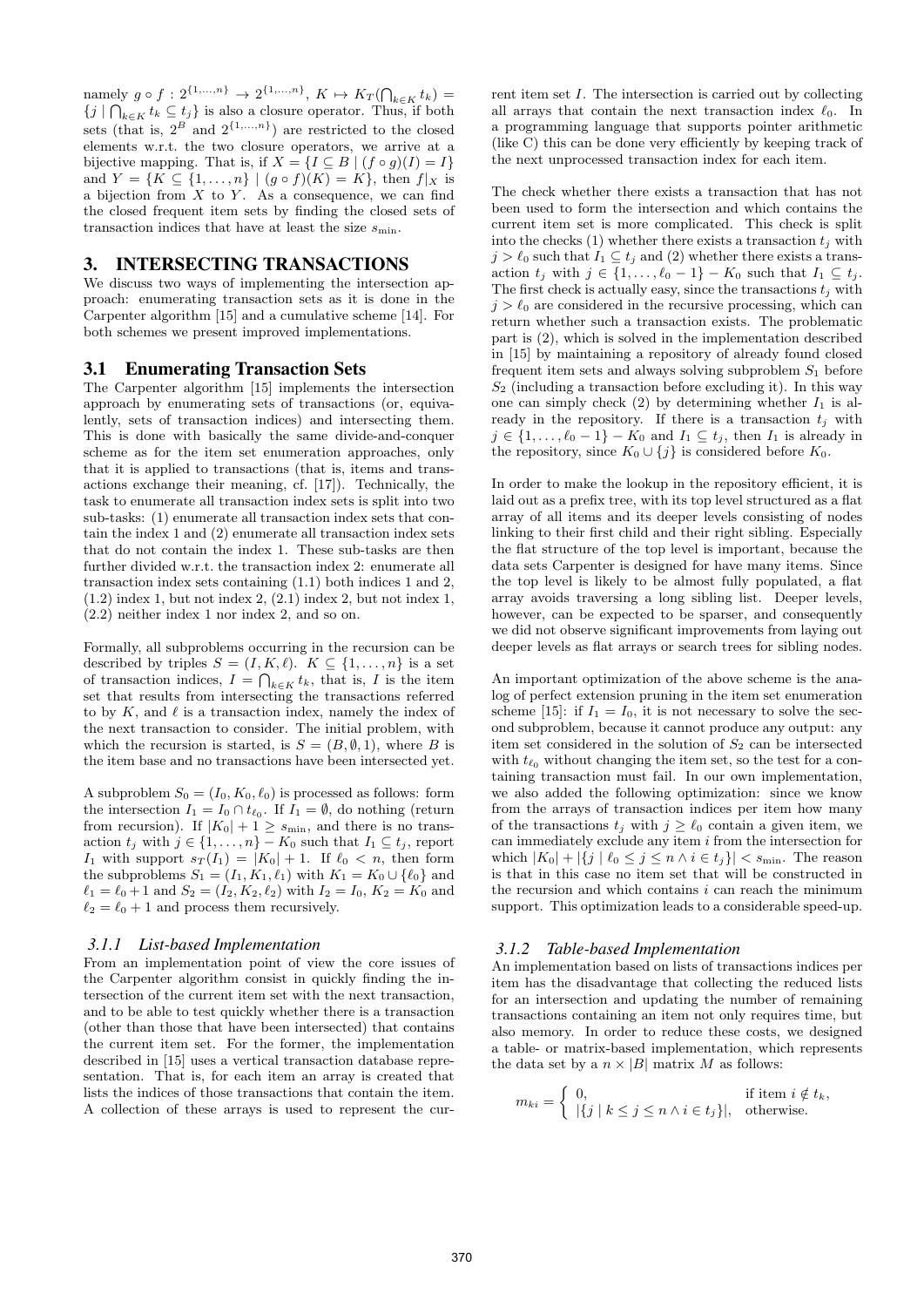| transaction<br>database |                   |              |   | matrix<br>representation |   |            |                |           |                |
|-------------------------|-------------------|--------------|---|--------------------------|---|------------|----------------|-----------|----------------|
|                         |                   |              |   |                          |   |            |                | abcde     |                |
| $\frac{t_1}{t_2}$       | a                 | $\mathbf{c}$ |   | $t_{1}$                  | 4 | 5 5 0      |                |           | $\overline{0}$ |
|                         | a d e             |              |   | $t_2$                    | 3 | $0\quad 0$ |                | 6         | -3             |
| $t_3$                   | c d<br>b          |              |   | $t_3$                    | 0 | 4          |                | 4 5 0     |                |
| $t_4$                   | b c<br>a          |              | d | $t_4$                    |   |            |                | 2 3 3 4 0 |                |
| $t_5$                   | b<br>C            |              |   | $t_{5}$                  | 0 |            | 2 2 0          |           | $\overline{0}$ |
| $t_6$                   | $\mathbf{b}$<br>a | d            |   | $t_{\rm 6}$              |   |            | $\overline{0}$ | - 3       | $\theta$       |
| $t_7$                   | d<br>$\epsilon$   |              |   | $t_7$                    |   |            | 0              |           | $\overline{2}$ |
| $t_8$                   |                   | e            |   | $t_8$                    |   |            |                |           |                |

Table 1: Matrix representation of a transaction database for the improved Carpenter variant.

As an example, Table 1 shows a transaction database with 5 items and 8 transactions and its matrix representation.

Although such a matrix representation needs more memory than the lists of transaction indices (since the zero entries in the matrix need not be represented in the list representation), it saves memory in the recursion, since only the items in the current intersection need to be represented and no references to the current positions in the transaction index lists are needed. In addition, the intersection can be formed by indexing the matrix with  $\ell_0$  and item identifiers of the current set, which is faster than traversing the lists and checking whether they contain  $\ell_0$  as the next transaction index.

To check for the existence of transactions that have not been used for the intersections that resulted in the current item set, but contain it, the same repository technique is used that was outlined in the preceding section.

#### 3.2 Cumulative Intersections

An alternative to the transaction set enumeration approach is a scheme that maintains a repository of all closed item sets, which is updated by intersecting it with the next transaction. To justify this approach formally, we consider the set of all closed frequent item sets for  $s_{\min} = 1$ , that is, the set

$$
\mathcal{C}(T) = \Big\{ I \subseteq B \; \Big| \; \exists S \subseteq T : S \neq \emptyset \land I = \bigcap_{t \in S} t \Big\}.
$$

As was already noted in [14] and exploited for the implementation accompanying that paper, the set  $\mathcal{C}(T)$  satisfies the following simple recursive relation:

$$
\mathcal{C}(\emptyset) = \emptyset, \qquad (1)
$$
  

$$
\mathcal{C}(T \cup \{t\}) = \mathcal{C}(T) \cup \{t\} \cup \{I \mid \exists s \in \mathcal{C}(T) : I = s \cap t\}.
$$

As a consequence, we can start the procedure with an empty set of closed item sets and then process the transactions one by one, each time updating the set of closed item sets by adding the new transaction itself and the additional closed item sets that result from intersecting it with the already known closed item sets. In addition, the support of already known closed item sets may have to be updated.

Furthermore, we have to consider that in practice we will not work with a minimum support  $s_{\min} = 1$  as it underlies  $\mathcal{C}(T)$ . Unfortunately, removing intersections early, because they do not reach the user-specified minimum support is difficult:

| typedef struct _node {  | $\frac{1}{2}$ a prefix tree node               |
|-------------------------|------------------------------------------------|
| int step;               | $\frac{1}{\pi}$ most recent update step        |
| int item:               | $\frac{1}{\sqrt{2}}$ assoc. item (last in set) |
| int supp:               | $\frac{1}{\sqrt{2}}$ support of item set       |
| struct _node *sibling;  | $\frac{1}{\sqrt{2}}$ successor in sibling list |
| struct _node *children; | $\frac{1}{2}$ list of child nodes              |
| $\}$ NODE;              |                                                |

Figure 1: Structure of the prefix tree nodes.

in principle, enough of the transactions to be processed in the future could contain the item set under consideration in order to make it frequent. This is a fundamental problem of the intersection approach. We improve on it by an improved version of the method that was already outlined in [14], which is analogous to the item elimination scheme described in Section 3.1.1: in an initial pass through the transaction database we determine the frequency of the individual items. (This is done by virtually all frequent item set mining algorithms anyway in order to remove infrequent items and to determine a good order in which to process the items.) The obtained counters are updated with each processed transaction, so that they always represent the number of occurrences of each item in the unprocessed transactions (cf. also the matrix representation shown in Figure 1).

Based on these counters, we can apply the following pruning scheme: suppose that after having processed  $k$  of a total of  $n$  transactions the support of a closed item set  $I$  is  $s_{T_k}(I) = x$  and let y be the minimum of the counter values for the items contained in  $I$ . If  $x + y < s_{\min}$ , then  $I$  can be discarded, because it cannot reach the minimum support. The reason is that it cannot occur more than  $y$  times in the remaining transactions, because one of its items does not occur more often.

We have to be a bit careful, though, because  $I$  may be needed in order to construct certain subsets of it, namely those that result from intersections of it with new transactions. These subsets may still be frequent, even though  $I$  is not. As a consequence, we do not simply remove the item set, but selectively remove items from it, which do not occur frequently enough in the remaining transactions (in exactly the same way in which we eliminated items in our improved implementation of the Carpenter algorithm). Although in this way we may construct non-closed item sets, we do not create problems for the final output: either the reduced item set also occurs as the intersection of enough transactions and thus is closed, or it will not reach the minimum support threshold.

#### 3.3 Prefix Tree Implementation

The core problem of implementing the scheme outlined in the preceding section is to find a data structure for storing the closed item sets that allows us to quickly compute the intersections of these sets with a new transaction and to merge the result with them. To achieve this, we rely on a prefix tree, each node of which represents an item set and is structured as shown in Figure 1: the field children holds the head of the list of child nodes, which are linked by the field sibling, which thus implements a sibling list. The item set that is represented by a node consists of the item stored in it plus the items in the nodes on the path from the root.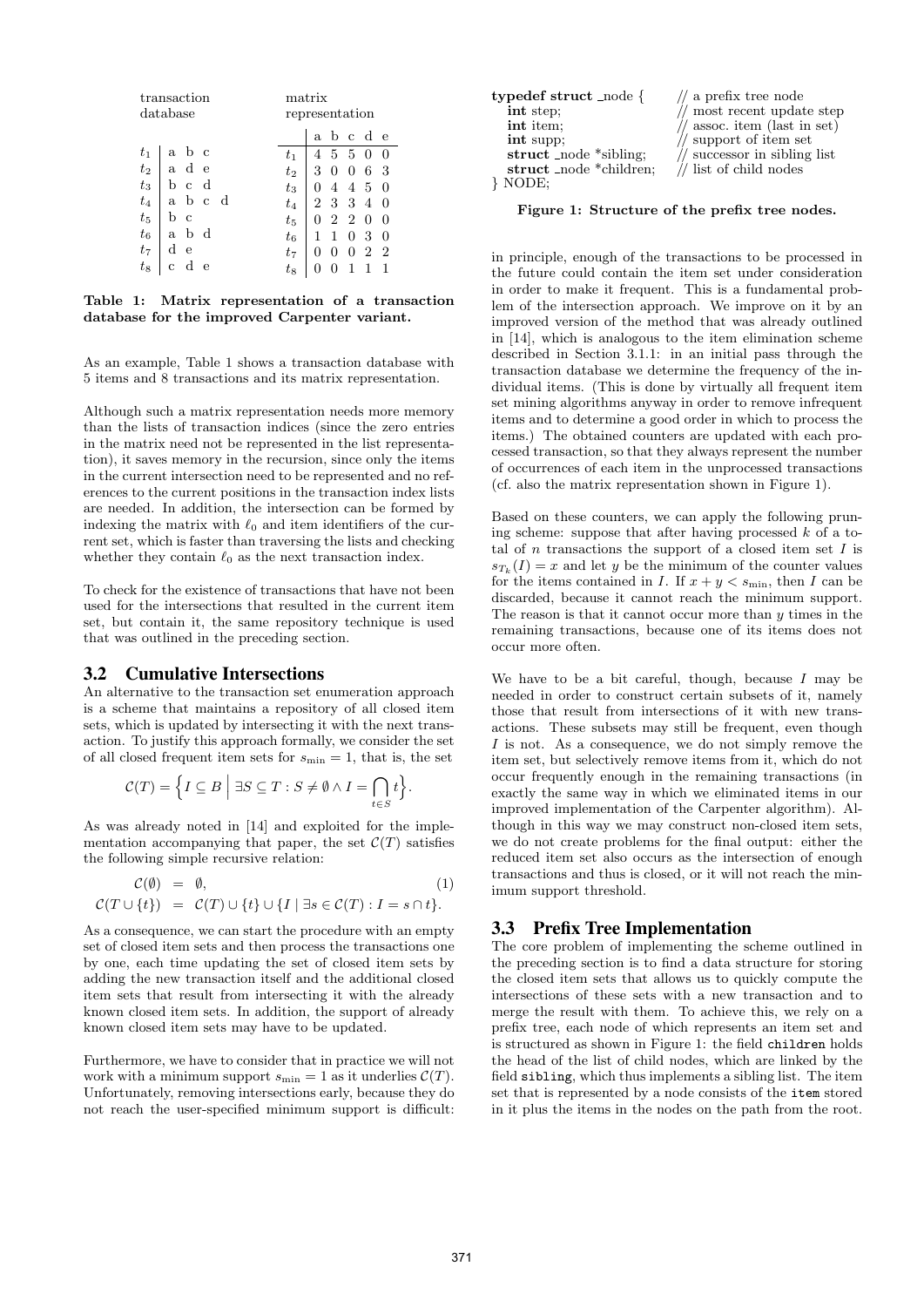void isect (NODE∗ node, NODE \*\*ins)  $\left| \begin{array}{c} \text{if } \\ \text{if } \\ \text{if } \\ \text{if } \\ \end{array} \right|$  / intersect with transaction int is **int** i;  $\frac{1}{\sqrt{\frac{1}{\pi}}}$  // buffer for current item<br>NODE  $*d$ :  $\frac{1}{\sqrt{\pi}}$  to allocate new nodes to allocate new nodes while  $(\text{node})$  {  $\frac{1}{\sqrt{2\pi}}$  / traverse the sibling list i = node→item;  $//$  get the current item<br>if (trans[i]) { // if item is in intersect  $i$  if item is in intersection while  $((d = *ins) \&\& (d \rightarrow item > i))$ ins  $=\&d\rightarrow$ sibling; // find the insertion position (d) // if an intersection node with **if** (d  $\frac{d}{dx}$  // if an intersection node with &&  $(d\rightarrow item == i)$   $f'/f$  the item already exists **if** (d→step  $\geq$  step) d→supp− if (d→supp < node→supp)  $\ddot{d} \rightarrow \text{supp} = \text{node} \rightarrow \text{supp}$ d→supp++;  $//$  update intersection support<br>d→step = step; } // and set current update step d $\rightarrow$ step = step; } // and set current update step<br>else { // if there is no corresp. node  $\frac{1}{4}$  if there is no corresp. node  $d = \text{malloc}(sizeof(NODE));$ d→step = step; // create a new node and<br>d→item = i: // set item and support  $\frac{d}{dx}$  set item and support  $d \rightarrow supp = node \rightarrow supp + 1;$  $d \rightarrow sibling = *ins; *ins = d;$  $d\rightarrow$ children = NULL;  ${}^{}/$  insert node into the tree<br>if (i  $\leq$  imin) return; // if beyond last item, abor  $\frac{1}{\&d \rightarrow \text{children}}$ ; } isect(node→children,  $else$ } se {  $\frac{1}{\pi}$  // if item is not in intersection if (i < imin) return; // if beyond last item, abort  $i$  if beyond last item, abort  $isect(node \rightarrow children, ins);$ intersect with subtree  $node = node \rightarrow sibling;$  // go to the next sibling  $//$  end of while (node)  $\}$  // isect()



The support of this item set is stored in the field supp. In order to avoid duplicate representations of the same item set, all children of a node must refer to items with lower codes than the item referred to by the node itself. In addition, we require that the items referred to by the nodes in a sibling list are in descending order w.r.t. their codes.

Finally, the field step is used in the intersection process to indicate whether the support of a node has already been updated from an intersection or not. This is important, because multiple different closed item sets can, when intersected with a new transaction, give rise to the same item set. The step counter (which can be seen as an incremental update flag, thus eliminating the need to clear the flag) ensures that the correct support value is computed.

The algorithm works on the prefix tree as follows: at the beginning an empty tree (consisting only of a root node, which does not store any item and thus represents the empty set) is created. Then the transactions are processed one by one. Each new transaction is first simply added to the prefix tree (cf. the recursive relation (1)). Any new nodes created in this step are initialized with a support of zero.

In the next step we compute the intersections of the new transactions with all sets represented by the current prefix tree. This is achieved with a recursive procedure that is basically a selective depth-first traversal of the prefix tree and matches the items in the tree nodes with the items of the transaction. For this purpose the transaction is represented

by a global flag array trans with one element per item, which is set if the item is contained in the transaction and cleared otherwise. In addition, the item with the lowest code in the current transaction is stored in a global variable imin, so that the recursion can avoid branches that cannot produce any intersection results. Finally, there is a global variable step indicating the current update step, which is equal to the index of the current transaction.

The code for the intersection step is shown in Figure 2. (This is a considerably simplified version that illustrates the core steps, but does not contain all optimizations we added. For a detailed version refer to the source code, see URL below.) Each call of the function isect traverses a sibling list, the start of which is passed as the parameter node.

In principle, the recursive procedure could generate all intersections and store them in a separate prefix tree, which is afterwards merged with the original tree. (Actually this was our first implementation.) However, the two steps of forming intersections and merging the result can be combined. This is achieved with the parameter ins, which points to the location in the prefix tree that represents the item set that resulted from intersecting the already processed part of the current transaction with the item set represented by node. Hence it indicates the location where new nodes may have to be inserted in order to represent new closed item sets that result from intersections of the subtree rooted at node with (the unprocessed part of) the current transaction.

In more detail, the procedure works as follows: whenever the item in the current sibling equals an item in the transaction (that is, whenever trans[i] is true) and thus the item is in the intersection, it is checked whether the sibling list starting at \*ins contains a node with this item, because this node has to represent the extended intersection. If such a node exists, its support is updated. For this update the step field and variable are vital, because they allow us to determine whether the current transaction was already counted for the support in the node or not. If the value of the step field in the node equals the current step, the node has already been updated and therefore the transaction must be discounted again before taking the maximum. The maximum is taken, because we have to determine the support from the largest set of transactions containing the item set represented by the node. If a node with the intersection item does not exist, a new node is allocated and inserted into the tree at the location indicated by ins.

In both cases (with the current item in the transaction or not, that is, with trans[i] true or false) the subtree is processed recursively, unless the item of the current node is not larger than the minimum item in the current transaction. In this case no later siblings can produce any intersection, because they and their descendants refer to items with lower codes. (Recall that items are in descending order in a sibling list and from parent to child.) The only difference between the recursive calls is that in the case where the current item is in the intersection, the insertion position is advanced to the children of the current node.

As an illustration of how the prefix tree is built, Figure 3 shows how three simple transactions are processed. In all of these trees arrows pointing downwards are child pointers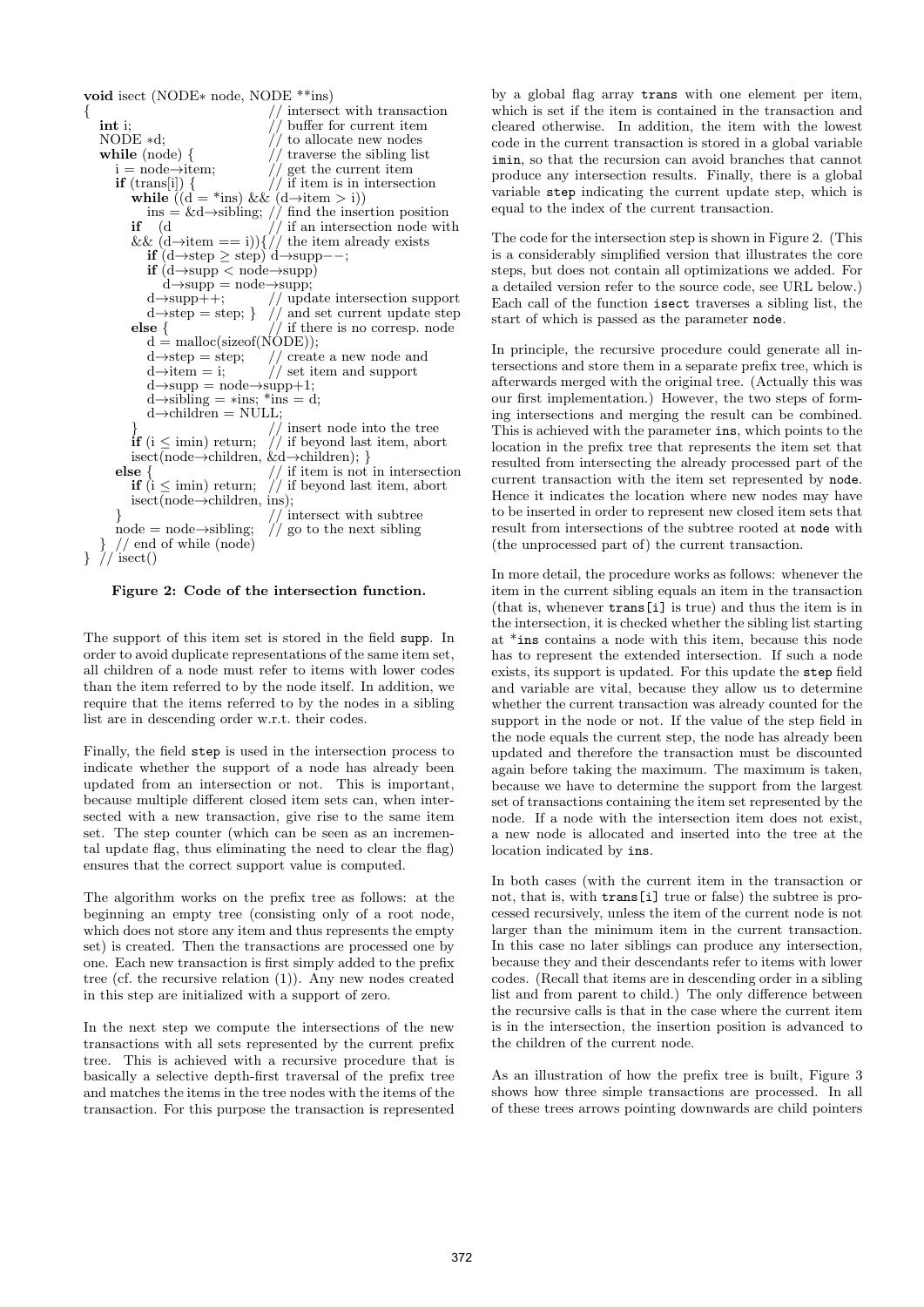

Figure 3: An example of building the prefix tree.



} // report()

Figure 4: Code of the recursive reporting.

(field children in the node structure) and arrows pointing to the right are sibling pointers (field sibling in the node structure). Initially, the prefix tree is empty (step 0, at the top left). In step 1 the transaction  $\{e, c, a\}$  is added to the tree. Since it was empty before, no new intersections have to be taken care of, so no further processing is carried out. In step 2 the transaction  $\{e, d, b\}$  is added. This is done in two steps: first the two nodes on the bottom left are added to represent the transaction. Then, in the recursion, it is discovered that the new transaction overlaps with the one that was already present on the item e. As a consequence, the support value of the node that represents the item set  $\{e\}$  is incremented to 2. In the third step the transaction  $\{d, c, b, a\}$ is processed. Since things are more complicated now, we split the processing into three steps. In step 3.1 the new transaction is added to the tree, with new nodes initialized to support 0. Steps 3.2 and 3.3 show how the prefix tree is extended by the two intersections  $\{d, b\} = \{e, d, b\} \cap \{d, c, b, a\}$ and  $\{c, a\} = \{e, c, a\} \cap \{d, c, b, a\}$ . Note that the increment of the counters in the nodes for the full transaction  $\{d, c, b, a\}$ is not shown as a separate step.

Finally, after all transactions have been processed, the closed frequent item sets have to be reported. This is done with

the function shown in Figure 4. Note that not every node of the prefix tree generates output. In the first place, item sets that do not reach the user-specified minimum support (parameter min) must be discarded. In addition, however, we must also check whether a child has the same support. If this is the case, the item set represented by a node is not closed and must not be reported. In order to take care of this, the function first traverses the children and determines their maximum support. Only if the nodes own support exceeds this maximum (and thus we know that the item set represented by it is closed), it is reported.

## 3.4 Item and Transaction Orders

It is well known from the enumeration approaches to frequent item set mining that the order in which items are processed can have a huge impact on the processing time. Usually it is best to process them in the order of increasing frequency in the transaction database. In the intersection approach similar considerations are in place, because it can have a huge impact on the processing time how the items are coded and in which order the transactions are processed.<sup>1</sup>

By experimenting with our implementation, we found the following: it is usually most efficient to assign the item codes w.r.t. ascending frequency in the database (the rarest item has code 0, the next code 1 etc.) and to process the transactions in the order of increasing size (number of contained items). The order of transactions of the same size seems to have very little influence. We use a lexicographical order of the transactions based on a descending order of items in each transaction. An intuitive explanation why this scheme is fastest is that it manages to have few and small closed item sets and thus small prefix trees at the beginning, so that many transactions can be processed fast. With the reverse processing order for the transactions the prefix tree becomes fairly large already after few transactions, which slows down the processing for all later transactions.

## 4. GENE EXPRESSION ANALYSIS

DNA microarray technology is a powerful method for monitoring the expression level of complete genomes in a single experiment. In the last few years, this technique has been widely used in several contexts such as tumor profiling, drug discovery or temporal analysis of cell behavior [19]. Due to the widespread use of this high-throughput technique in the study of several biological systems, a large collection of gene expression data sets is available to the scientific community, some of which contain tens or hundreds of different experimental conditions and constitutes reference databases or "compendiums" of gene expression profiles. A key task to derive biological knowledge from gene expression data is to detect the presence of sets of genes that share similar expression patterns and common biological properties, such as function or regulatory mechanisms. Frequent item set mining has proved to be very efficient for the integrative analysis of such data [5, 4]. This methodology is able to integrate different types of data in the same analytic framework to uncover significant associations among gene expression profiles

 $^{\rm 1}{\rm Note}$  that the order of the items is independent of the order of the codes used to represent them, which we referred to in the preceding section. We may assign the codes so that the items are numbered ascendingly or descendingly w.r.t. their frequency in the transaction database or in any other way.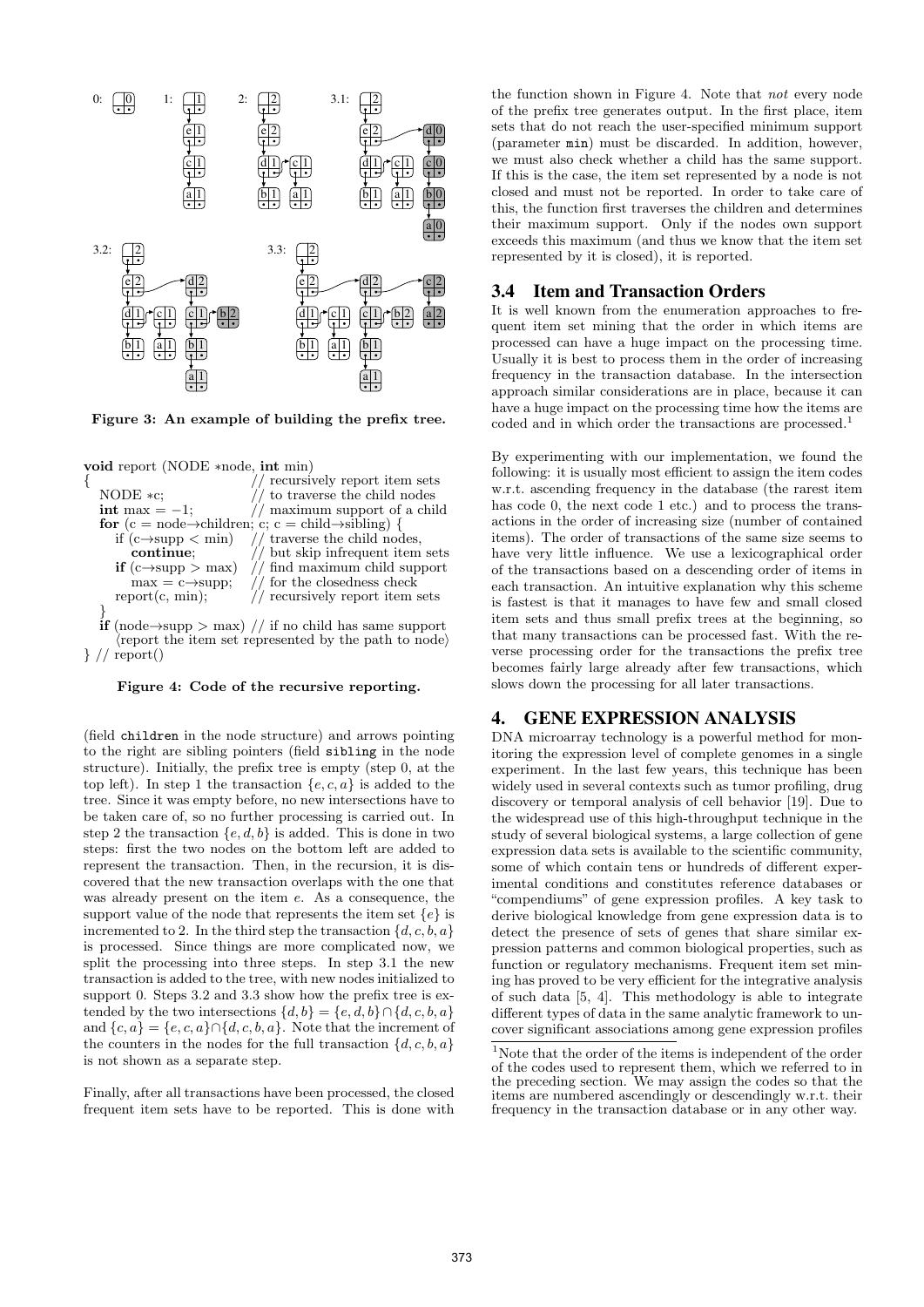and also take into account multiple biological properties of the genes based on co-occurrence patterns.

In this study we have used, among others, the data provided in [12] which contains expression profiles for 6316 transcripts corresponding to 300 diverse mutations and chemical treatments in Saccharomyces cerevisiae (baker's yeast). This organism it is one of the most intensively studied eukaryotic model organisms in molecular and cell biology for several reasons, including the fact that it shares the complex internal cell structure of plants and animals. We believe this is a good representative example of the types of data and problems that are common in any molecular biology lab.

The original data is composed of an expression matrix where genes correspond to rows and experimental conditions to columns. By creating a transaction database from this format, genes will be considered as transactions while experimental conditions will be considered as items. This allows the extraction of relationships among experimental conditions. In this scenario we have much more transactions than items. However, the matrix may also be transposed to consider genes as items to extract relationships between them. Contrary to the previous case, the number of items in this scenario is much larger than the number of transactions. Due to the dual properties of the analysis, this use case is an excellent test base for the methodology we propose.

To construct the transaction database from this data set we converted the expression matrix into a Boolean matrix. For this purpose, and following the criteria used in other studies (see, for example, [5]), we have used two expression thresholds: genes with log expression values greater than 0.2 were considered as over-expressed and genes with log expression values lower than  $-0.2$  were considered underexpressed. Values between these two ranks were seen as neither expressed nor inhibited.

As a second data set we used the publicly available NCBI60 cancer cell line microarray expression database as reported in [18], which was pre-processed in a similar way. Furthermore, we used the test part of the Thrombin data set that was made publicly available for the KDD Cup 2001. Even though this is not a gene expression data set (each record describes a molecule that binds or does not bind to thrombin by 139,351 binary features), it exhibits similar characteristics. In order to be able to run detailed experiments, we selected the first 64 records as transactions. Finally, we used the transposed version of the well-known BMS-Webview-1 data set, which is a common benchmark for frequent item set mining. It was derived from click streams of the online shop of a leg-care company that no longer exists and has been used in the KDD cup 2000 [13]. We used the transposed form to obtain a data set with many items and few transactions, as this is the type of data set the algorithms presented here are designed for.

# 5. EXPERIMENTAL RESULTS

We compared our implementation of the intersection approach to frequent item set mining, which we call IsTa (for Intersecting Transactions), to our implementations of the two variants of the Carpenter algorithm as well as to FPgrowth (or rather FP-close, since we used the version that

finds closed frequent item sets) in the implementation of [9, 10] (version of 2004), which won the FIMI'03 best implementation award, and to LCM3 [20, 21], which won (in version 2) the FIMI'04 best implementation award.<sup>2</sup>

We also tried the implementation of the intersection approach described in [14], but do not report the results here, because the execution times are vastly larger than those of our implementation (often exceeding a factor of 100), which is due to the fact that this implementation does not employ a prefix tree, but a simple flat structure. Furthermore, we tried to compare to the original implementation of the Carpenter algorithm by its designers (see [15]), as it is made available as part of the GEMini (Gene Expression Mining) software package<sup>3</sup> for Weka. However, we met several technical problems in doing so. In the first place, GEMini is available only as compiled code for Windows, as it ships partially as dynamic link libraries (DLLs). In addition, it works only with a very specific version of Weka (namely 3.5.6), while the Carpenter module did not show up in any other Weka version we tried. Finally, the Carpenter program (including Weka) would crash extremely often. For example, it was impossible to mine the baker's yeast data set for any support value less than 23 (regardless of the memory assigned to the Java virtual machine or the Windows version used). However, for those support values we could try without crashing, the GEMini implementation already needed an order of magnitude longer than our implementation. Due to these results and the comparative results reported in [6], we believe that we can also confidently claim that our implementation of the Carpenter algorithm is faster than the RERII and REPT algorithms developed in [6]. We could not compare to these algorithms directly, because we could not get hold of the implementations.

All of our experiments were carried out on a desktop computer with an Intel Core 2 Quad Q9650 processor (3GHz) and 8 GB memory running Ubuntu Linux 10.04, kernel version 2.6.32-24-generic (64 bit). The programs are written either in C or in  $C++$  and were compiled with gcc or  $g++$ , respectively, version 4.4.3.

The results are shown in Figures 5 to 8. On the yeast data set (Figure 5) IsTa and Carpenter are slightly slower than the enumeration approaches for minimum support values greater than about 20–24 (where, however, all execution times are far less than a second). For lower support the algorithms heavily diverge in their time consumption: whereas FP-growth and LCM3 exceed 1 minute for a minimum support of 8, and grow even more heavily afterwards, IsTa manages to keep the execution time around 5 seconds. The reason for this is, of course, the fairly small number of transactions (300), combined with a huge number of items (close to 10000, at least at the lowest support values), which clearly favors the intersection approach. It should be noted that the enumeration approaches still outperform the implementation of the intersection approach described in [14], which did not finish in a reasonable time on this data set, even for larger support (and thus we terminated the run).

<sup>2</sup>The source code of these implementations can be downloaded from http://fimi.cs.helsinki.fi/ and

http://research.nii.ac.jp/~uno/codes.htm

 $3$ http://nusdm.comp.nus.edu.sg/projects.htm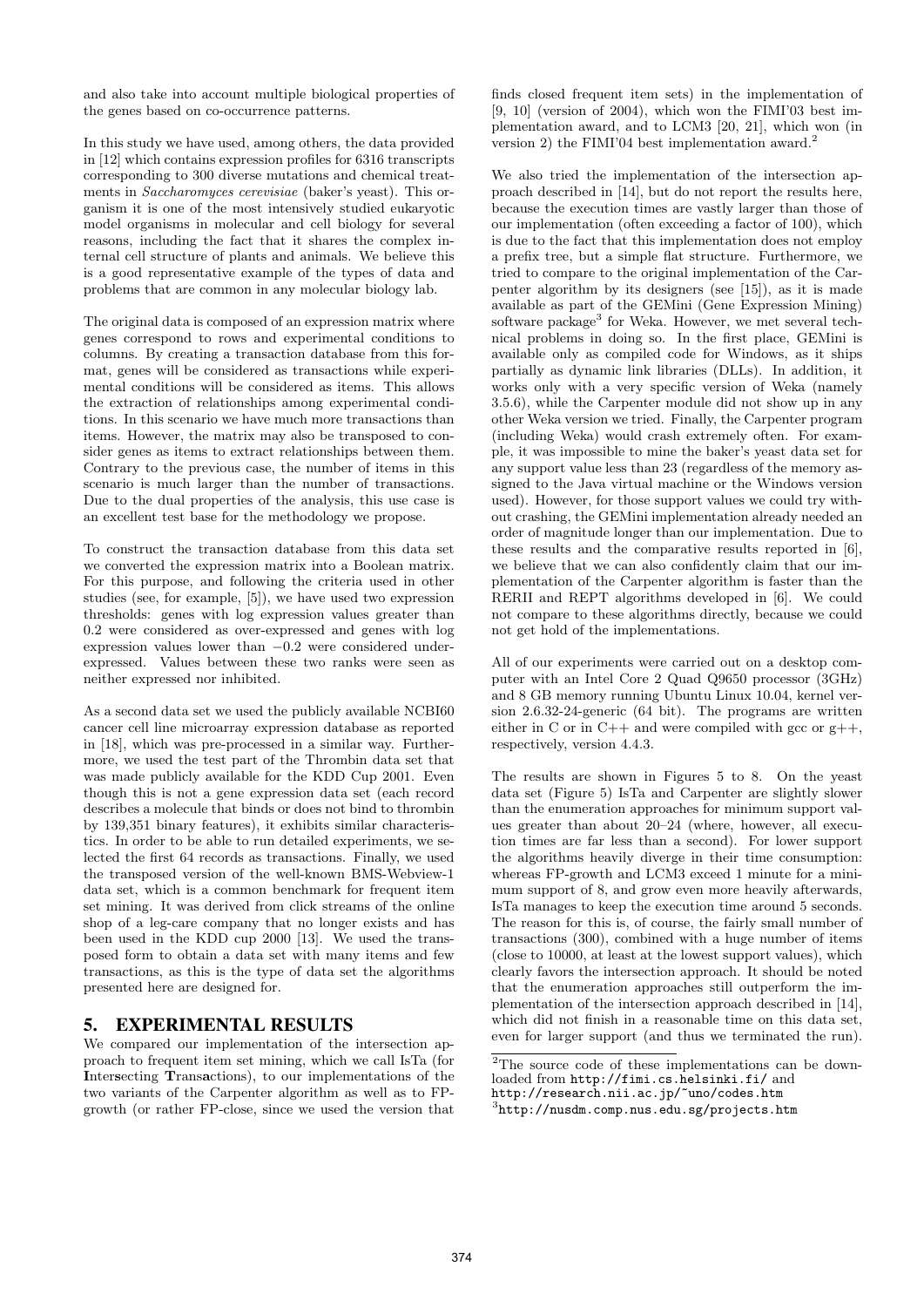

Figure 5: Results on the baker's yeast data.



Figure 6: Results on the ncbi60 data.

Of the Carpenter variants, the table-based is somewhat better than the list-based, but neither can compete with IsTa.

On the NCBI60 data set (Figure 6) the table-based variant of Carpenter and IsTa perform basically on par until IsTa can gain a small advantage at the lowest support value. The listbased Carpenter version is clearly slower by a constant factor (note the logarithmic scale on the vertical axis). There are no results for FP-growth or LCM3 on this data set, because both programs either crashed with segmentation faults or entered an infinite loop (LCM3 for higher support values).

The Thrombin subset behaves very similarly to the NCBI60 data set, with the table-based variant of Carpenter and IsTa performing basically on par until IsTa achieves a slight advantage at the lowest support value. The list-based variant is again slower by constant factor. LCM3 and FP-growth are competitive only down to a minimum support of 32 to 34, where, however, all execution times are less than a second.

Finally, on the transposed BMS-webview-1 data set the behavior is similar to the yeast data set. The table-based variant of Carpenter is slightly better than the list-based, both of which are clearly outperformed by IsTa. FP-growth and LCM3 are competitive only down to a minimum support of about 11, where all execution times are less than a second.

From the reported experimental results we can confidently infer that the intersection approach is the method of choice for data sets with few transactions and (very) many items,



Figure 7: Results on a subset of the thrombin data.



Figure 8: Results on the transposed webview data.

as they commonly occur in gene expression analysis, where a large to huge number of genes (items) is tested in a moderate number of conditions (transactions): both IsTa and Carpenter clearly outperform the item set enumeration approaches, which were represented by particularly fast implementations. While they are on par on two data sets, IsTa clearly outperforms Carpenter on the other two.

#### 6. CONCLUSIONS

In this paper we presented an improved implementation of the cumulative intersection approach for mining closed frequent item sets, which was originally introduced by [14]. By using a prefix tree structure to represent the already found closed item sets, and by devising a recursive procedure that quickly finds all intersections with a new transaction and adds them to the prefix tree, we obtained an implementation that is orders of magnitudes faster than the implementation of [14]. In addition, we presented an improved implementation of the standard list-based scheme of the Carpenter algorithm, which significantly outperforms the version by the original authors. Finally, we suggested a table-based variant of the Carpenter algorithm, which yields even shorter execution times, even though it loses (on two data sets) against IsTa, our implementation of the cumulative intersection approach. By comparing the algorithms to the fastest representatives of the item set enumeration approaches, we showed that on a particular type of data sets, which commonly occur in gene expression analysis, our implementations significantly outperform the fastest enumeration approaches, for lower support values even by huge factors.